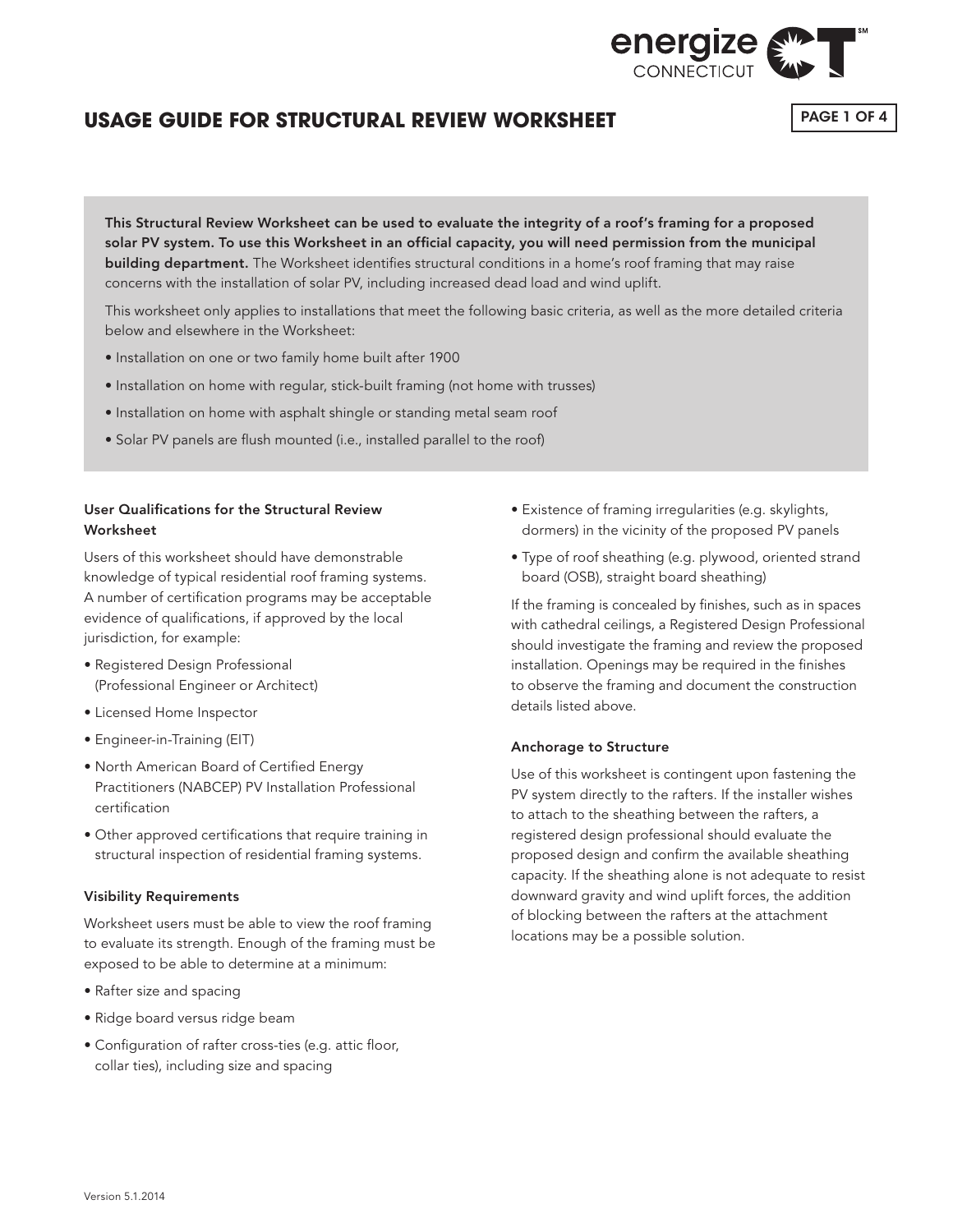

# **Structural Information**

PAGE 2 OF 4

(To be used as a standalone supplemental form or in conjunction with the Structural Evaluation portion of this Worksheet on the following pages, 3-4)

### Please fill in the following Roof Description Information

| <b>ROOF DESCRIPTION:</b>                                                                                                                                                                                |  |                                                           |                              |  |  |  |  |  |
|---------------------------------------------------------------------------------------------------------------------------------------------------------------------------------------------------------|--|-----------------------------------------------------------|------------------------------|--|--|--|--|--|
|                                                                                                                                                                                                         |  |                                                           |                              |  |  |  |  |  |
| Roofing Type (e.g. asphalt shingle, slate, clay tile, cedar shake, metal seam, single-ply membrane, built-up): ____________                                                                             |  |                                                           |                              |  |  |  |  |  |
|                                                                                                                                                                                                         |  |                                                           |                              |  |  |  |  |  |
|                                                                                                                                                                                                         |  |                                                           |                              |  |  |  |  |  |
|                                                                                                                                                                                                         |  |                                                           |                              |  |  |  |  |  |
|                                                                                                                                                                                                         |  |                                                           |                              |  |  |  |  |  |
|                                                                                                                                                                                                         |  |                                                           |                              |  |  |  |  |  |
|                                                                                                                                                                                                         |  |                                                           |                              |  |  |  |  |  |
|                                                                                                                                                                                                         |  |                                                           |                              |  |  |  |  |  |
|                                                                                                                                                                                                         |  |                                                           |                              |  |  |  |  |  |
| Ceiling joist or rafter tie orientation (relative to rafters): $\Box$ parallel $\Box$ perpendicular                                                                                                     |  |                                                           |                              |  |  |  |  |  |
| Height of ceiling joist or rafter tie measured vertically above top of rafter support walls (enter "0" if ceiling joists are located                                                                    |  |                                                           |                              |  |  |  |  |  |
|                                                                                                                                                                                                         |  |                                                           |                              |  |  |  |  |  |
|                                                                                                                                                                                                         |  |                                                           |                              |  |  |  |  |  |
| Framing Irregularities in vicinity of proposed panel installation (e.g. modifications, skylights, dormers that interrupt rafter                                                                         |  |                                                           |                              |  |  |  |  |  |
| Heavy equipment or unusual loads suspended from rafters in the vicinity of proposed panel installation: _______________________________                                                                 |  |                                                           |                              |  |  |  |  |  |
|                                                                                                                                                                                                         |  |                                                           |                              |  |  |  |  |  |
| <sup>1</sup> http://publicecodes.cyberregs.com/icod/irc/2009/icod_irc_2009_3_par010.htm<br><sup>2</sup> Obtain species from grade stamps on the rafters. If no grade stamps, assume Spruce-Pine-Fir #2. |  |                                                           |                              |  |  |  |  |  |
|                                                                                                                                                                                                         |  | Please perform the following Roof Load Calculations       |                              |  |  |  |  |  |
| <b>ROOF LOAD CALCULATIONS:</b>                                                                                                                                                                          |  |                                                           |                              |  |  |  |  |  |
| a. Total weight of PV modules, rails, mountings, hardware and wiring                                                                                                                                    |  | $\mathcal{L}^{\text{max}}$ and $\mathcal{L}^{\text{max}}$ | Lbs                          |  |  |  |  |  |
| b. Total number of attachments (mountings)                                                                                                                                                              |  |                                                           | Mountings                    |  |  |  |  |  |
| c. Weight per attachment point (mounting) a÷b                                                                                                                                                           |  |                                                           | Lbs/Attachment               |  |  |  |  |  |
| d. Maximum spacing between adjacent attachment (mounting) points                                                                                                                                        |  |                                                           | <b>Example 2</b> Feet-Inches |  |  |  |  |  |
| e. Total surface area of PV modules (square feet)                                                                                                                                                       |  |                                                           | $Ft^2$                       |  |  |  |  |  |
| f. Distributed weight of PV modules a÷e                                                                                                                                                                 |  |                                                           | Lbs/ft <sup>2</sup>          |  |  |  |  |  |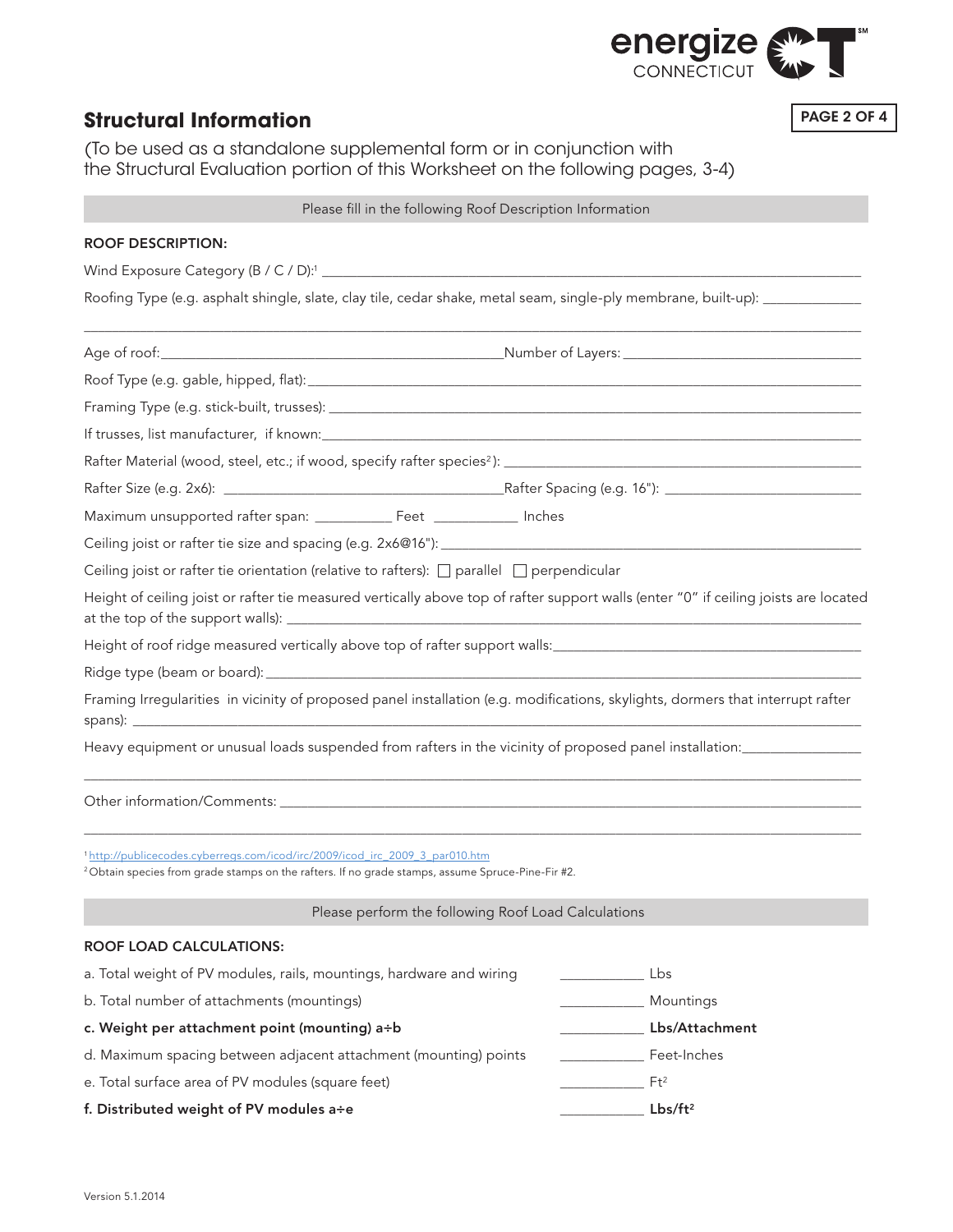

# **Structural Evaluation**

PAGE 3 OF 4

| Please answer the questions in the Maximum Rafter Span Table Qualifier                                                                                                                            |            |           |  |  |  |  |  |
|---------------------------------------------------------------------------------------------------------------------------------------------------------------------------------------------------|------------|-----------|--|--|--|--|--|
| <b>MAXIMUM RAFTER SPAN TABLE QUALIFIER:</b>                                                                                                                                                       |            |           |  |  |  |  |  |
| 1. Was the house built after 1900?                                                                                                                                                                | $\Box$ Yes | $\Box$ No |  |  |  |  |  |
| 2. Does the roof have only one layer of asphalt roofing shingles<br>or standing metal seam?                                                                                                       | $\Box$ Yes | $\Box$ No |  |  |  |  |  |
| 3. Does the roof have a slope of 4:12 or greater?                                                                                                                                                 | $\Box$ Yes | $\Box$ No |  |  |  |  |  |
| 4. Is roof framing stick-built wood framing?                                                                                                                                                      | $\Box$ Yes | $\Box$ No |  |  |  |  |  |
| 5. Are rafters continuously tied with ceiling framing from one supporting<br>wall to the other at the eave level, noting that the ceiling framing must<br>match the rafter spacing and direction? | $\Box$ Yes | $\Box$ No |  |  |  |  |  |
| 6. Is the framing in the vicinity of the solar array free of irregularities<br>(see Roof Description for examples)?                                                                               | $\Box$ Yes | $\Box$ No |  |  |  |  |  |
| 7. Is the framing in the vicinity of the solar array free of heavy equipment<br>or unusual loads?                                                                                                 | $\Box$ Yes | $\Box$ No |  |  |  |  |  |
| 8. Is the roof framing free of visible indications of distress (e.g. ridge sagging,<br>walls out of plumb, significant ceiling cracks, split rafters)?                                            | $\Box$ Yes | $\Box$ No |  |  |  |  |  |
| 9. Is the roof framing free of signs or knowledge of previous damage<br>(e.g. water incursion, fire damage, impact from an object, termite damage, etc.)?                                         | $\Box$ Yes | $\Box$ No |  |  |  |  |  |
| 10. Is the new PV system flush mounted, with a maximum angle of 5 degrees relative to<br>the roof line and a maximum gap of 6" between the roof surface and the solar panels?                     | $\Box$ Yes | $\Box$ No |  |  |  |  |  |
| 11. Is the maximum weight of PV modules less than or equal to 4 lbs/ft <sup>2</sup><br>(see "Roof Load Calculations" p. 2)?                                                                       | $\Box$ Yes | $\Box$ No |  |  |  |  |  |
| 12. Is the "weight per attachment point" less than 45 lbs<br>(see "Roof Load Calculations" p. 2)?                                                                                                 | $\Box$ Yes | $\Box$ No |  |  |  |  |  |

*If all answers are "Yes," proceed to Rafter Span Verification. If any answer is "No," enter "NA" for your answer to Question 13 on the next page and employ a Registered Design Professional to evaluate the roof structure.*